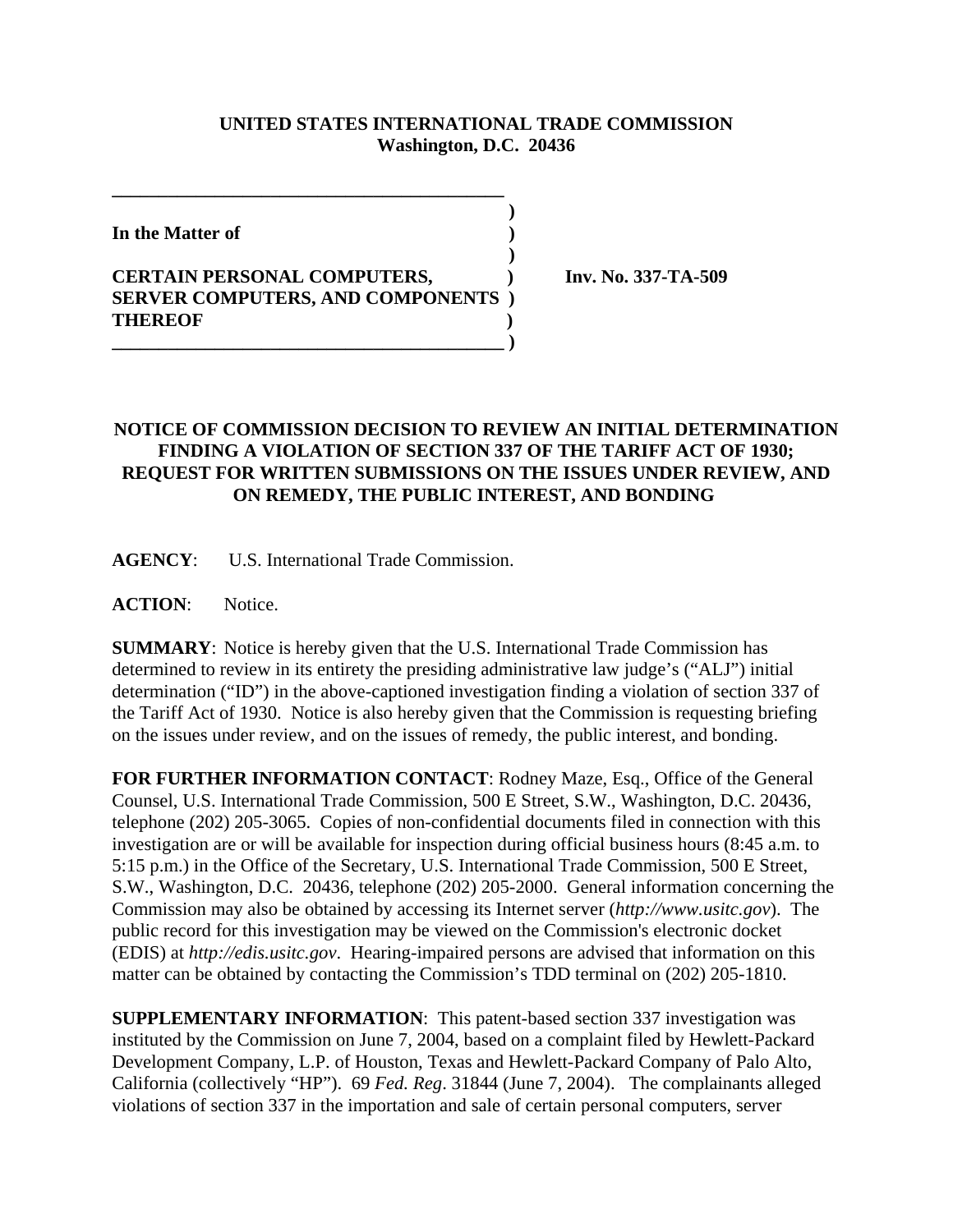computers, and components thereof, by reason of infringement of seven U.S. patents. The complainants named Gateway, Inc. of Poway, California (Gateway) as the only respondent. Claim 1 of U.S. Patent No. 5,737,604, claims 1, 3, 4, 6-8, 18, 20, 21, 23-25, 35, 37, 38, and 40- 42 of U.S. Patent No. 6,138,184 ("the '184 patent"), claim 9 of U.S. Patent No. 5,892,976 ("the '976 patent"), and claim 1 of U.S. Patent No. 6,085,318 ("the '318 patent") remain at issue in this investigation.

On May 24, 2005, the ALJ issued an ID (Order No. 45) extending the target date of the investigation by three months or until December 8, 2005. No party petitioned for review of the ID. The Commission has determined not to review this ID.

On August 8, 2005, the ALJ issued his final ID on violation and his recommended determination on remedy and bonding. The final ID incorporates by reference Order No. 15 setting forth the applicable construction of the claim terms at issue in this investigation. The ALJ found a violation of section 337 by reason of infringement of claims 7, 24, and 41 of the '184 patent and claim 9 of the '976 patent. The ALJ did not find a violation of section 337 with respect to the other two patents. Petitions for review were filed by HP, Gateway, and the Commission investigative attorney (IA) on August 18, 2005.

On August 23, 2005, the Commission issued a notice indicating that it had determined to extend the deadline for determining whether to review the final ID by 14 days, *i.e.*, from September 22, 2005, until October 6, 2005. On August 25, 2005, all parties filed responses to the petitions. On October 6, 2005, the Commission issued a notice indicating that it had determined to extend the deadline for determining whether to review the final ID by 8 days, *i.e.*, from October 6, 2005, until October 14, 2005.

Having examined the record in this investigation, including the ALJ's final ID, the petitions for review, and the responses thereto, the Commission has determined to review the ID in its entirety. In connection with its review, the Commission requests briefing limited to the following questions:

(1) with respect to the ALJ's infringement finding regarding the '184 and '976 patents, the extent to which installation of parallel port driver software is required to enable DMA-controlled transfers to the parallel port, and the implications for infringement analysis and for the technical prong of the domestic industry requirement;

(2) with respect to the ALJ's infringement finding regarding claim 1 of the '318 patent, whether use of an El Torito CD-ROM is required for the accused devices to meet the limitations of claim 1 of the '318 patent, and the implications for infringement analysis and for the technical prong of the domestic industry requirement;

(3) whether there is a factual or legal distinction, for purposes of infringement analysis, between the installation of software in relation to the parallel output port limitation of the '184 and '976 patents and the use of an El Torito CD-ROM in relation to the boot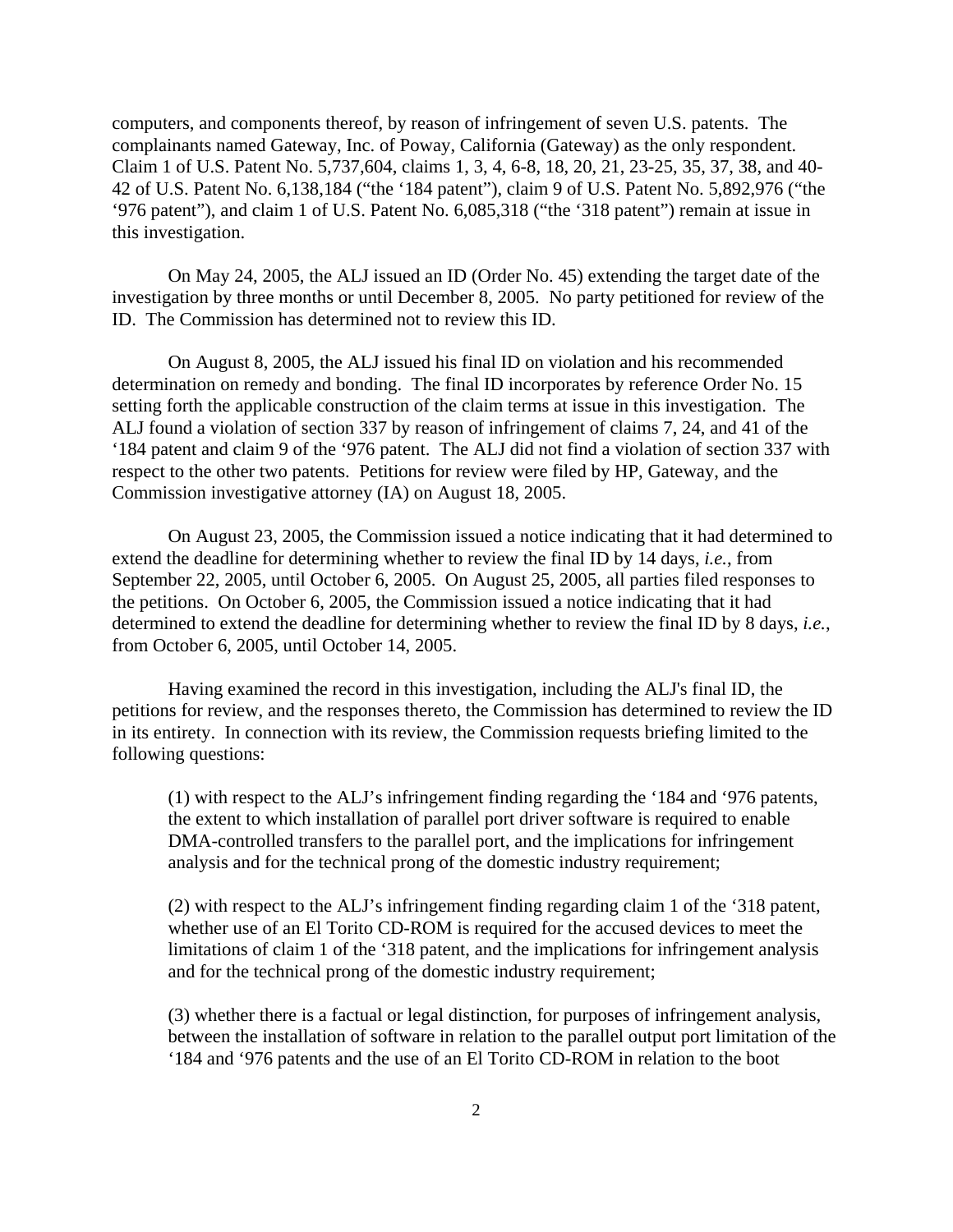memory limitation of claim 1 of the '318 patent; and

 (4) whether the holdings of *Jazz Photo Corp v. International Trade Commission*, 264 F.3d 1094, 1105 (Fed. Cir. 2001), and *Fuji Photo Film Co. Ltd. v. Jazz Photo Corp*., 394 F.3d 1368, 1376 (Fed. Cir 2005), concerning the first sale doctrine and patent exhaustion, control where the patents at issue are the subject of worldwide licenses, unlike the situation in the *Jazz* and *Fuji* cases.

In connection with the final disposition of this investigation, the Commission may issue (1) an order that could result in the exclusion of the subject articles from entry into the United states, and/or (2) a cease and desist order that could result in the respondent being required to cease and desist from engaging in unfair action in the importation and sale of such articles. Accordingly, the Commission is interested in receiving written submissions that address the form of remedy, if any, that should be ordered. If a party seeks exclusion of an article from entry into the United States for purposes other than entry for consumption, the party should so indicate and provide information establishing that activities involving other types of entry are either adversely affecting it or likely to do so. For background, see *In the Matter of Certain Devices for Connecting Computers via Telephone Lines*, Inv. No. 337-TA-360, USITC Pub. No. 2843 (December 1994) (Commission Opinion).

If the Commission contemplates some form of remedy, it must consider the effects of that remedy upon the public interest. The factors the Commission will consider include the effect that an exclusion order and/or cease and desist orders would have on (1) the public health and welfare, (2) competitive conditions in the U.S. economy, (3) U.S. production of articles that are like or directly competitive with those that are subject to investigation, and (4) U.S. consumers. The Commission is therefore interested in receiving written submissions that address the aforementioned public interest factors in the context of this investigation.

If the Commission orders some form of remedy, the President has 60 days to approve or disapprove the Commission's action. During this period, the subject articles would be entitled to enter the United States under a bond, in an amount determined by the Commission and prescribed by the Secretary of the Treasury. The Commission is therefore interested in receiving submissions concerning the amount of the bond that should be imposed.

**WRITTEN SUBMISSIONS**: Submissions should be concise and thoroughly referenced to the record in this investigation. The parties to the investigation, interested government agencies, and any other interested persons are encouraged to file written submissions on the issues under review and the issues of remedy, the public interest, and bonding. Such submissions should address the ALJ's recommended determination on remedy and bonding. Complainant and the Commission investigative attorney are also requested to submit proposed remedial orders for the Commission's consideration. Complainant is further requested to state the expiration date of the '184 and '976 patents and the HTSUS numbers under which the infringing products are imported. The main written submissions and proposed remedial orders must be filed no later than close of business on October 24, 2005. Response submissions must be filed no later than